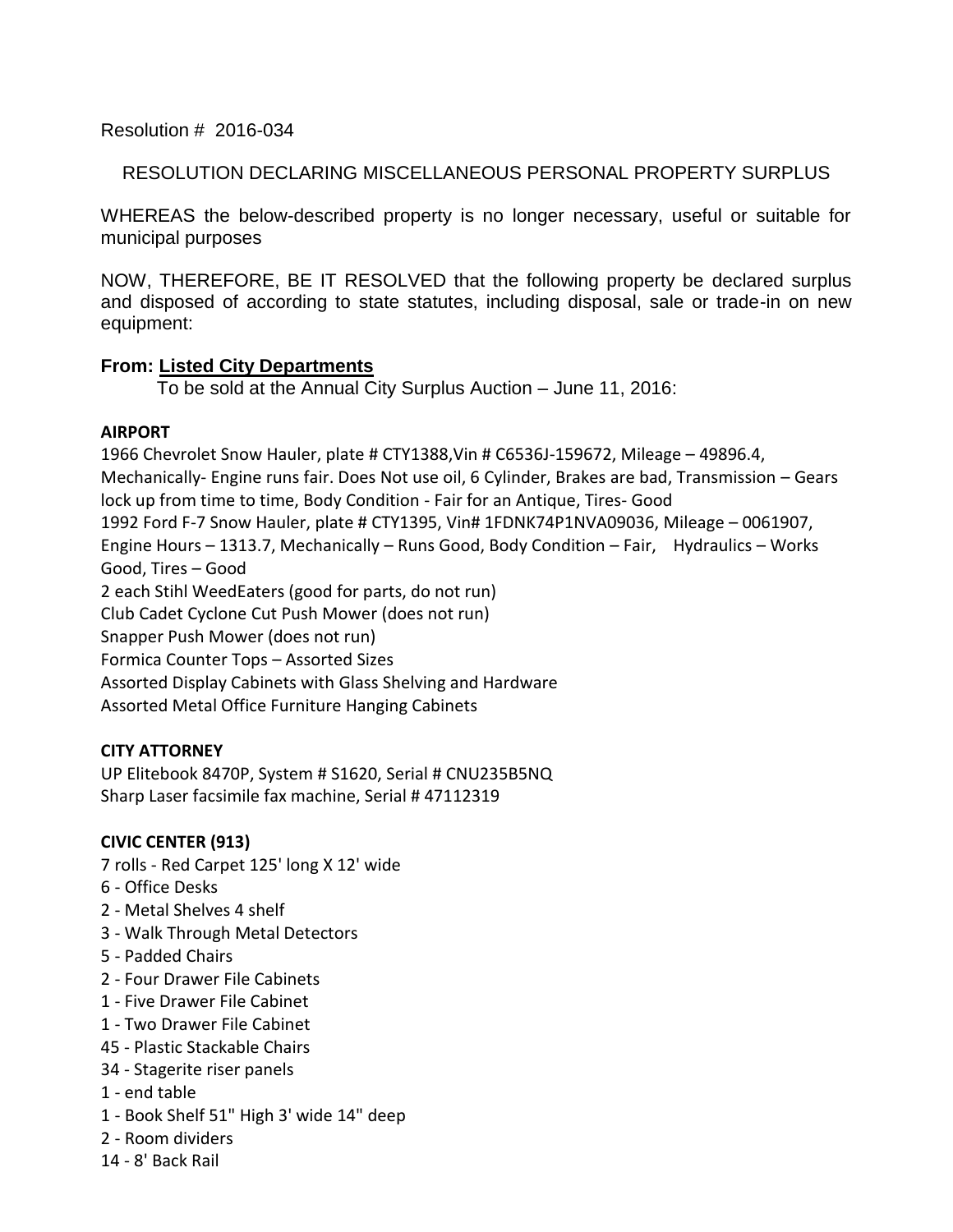- 1 Picnic Table
- 2 4 Drawer Dressers
- 3 Mitchell Risers
- 1 Microwave
- 117 8' Tables
- 1 2002 Ford Trolley 1FCMF53SX20A03551
- 1 Conference Table 12' Long 39" wide
- 1 Built in Steam Table
- 1 MTD-Pro Lawn Mower 21" Cut
- 2 22" Sylvania Color TV with DVD & VHS
- 1 22" Emerson Color TV with DVD & VHS

Assorted Pieces of decorative wood fencing

- 4 Wall Mounted Trophy Cases
- 9 sets Square Chafers
- 4 sets Round Chafers
- 2 sets Coffee Chafers
- 1 Yamaha-Professional Sound Mixer -16 Channel
- 1 MacKie-ONYX-1640 Premium Mixer
- 1 Sony Trinitron Computer Video Monitor
- 1 Gateway Computer Monitor

## **COMMUNITY PLANNING & DEVELOPMENT SERVICES (204)**

1 HP E4100 Computer (S0712) Serial #0034730666 1 HP E6100 Computer (S0657) Serial #0032752278 1 DELL Latitude E6500 Laptop Computer (S0974) Serial #FT5MWH1 2 HP L1906 19" monitors 1 Gateway FPD1940 19" monitor 1 HP LP2065 20" monitor 2 HP Laserjet P1006 printers 2 Computer mouse 1 Set of computer speakers 3 Gateway keyboards 1 DELL keyboard 1 Artificial tabletop plant 4 Stackable legal file trays 1 Metal upright file holder 1 Metal horizontal file holder 1 Titan electric heater **EQUIPMENT MAINTENANCE (305)**

# Snap-on Wheel Balancer Miscellaneous Floor Jacks Miscellaneous Battery Chargers Lots of Used Tires – Multiple Sizes Pickup Air Compressor HP Business Inkjet 2300 Printer with Extra Paper Trays – S/N: CN598330B1 Snap on A/C Recycler R12, non-functioning Sioux Valve Grinder

**FINANCE (104)**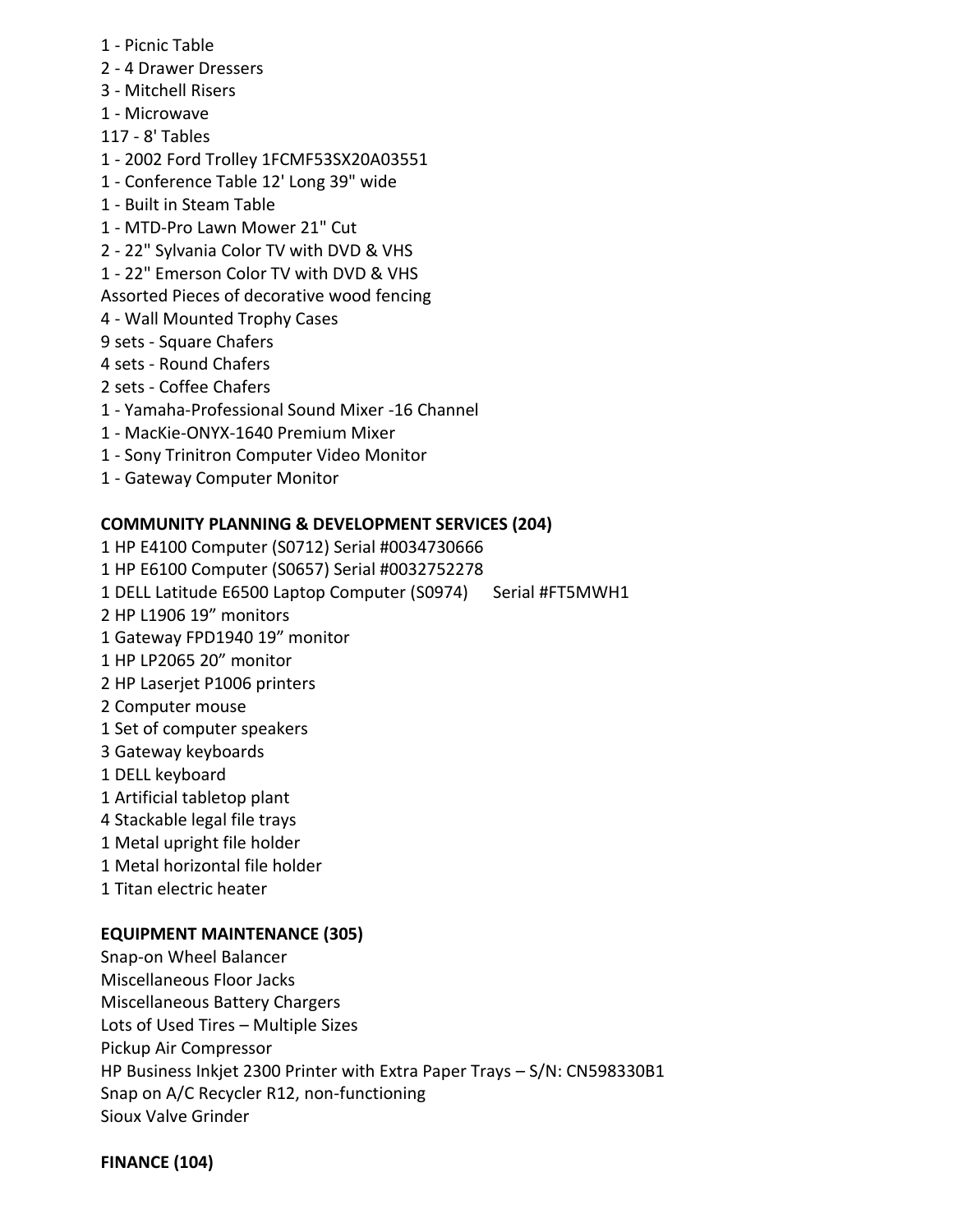Dell Computer, S0910 HP Computer, S1631 Gateway Computer, S0772 4 – Fujitsu fi-5120C Scanner HP LP2065 monitor – non-working Speakers Electric Stapler 4 – Sharp Compet CS-2194H Calculators Desk divider – Maroon Bookcase

## **FIRE DEPT**

Gateway E-4100-C, 0032907413, S0667 Computer Tablet, 1106 Computer Tablet, S1126 Computer Tablet, S1127 Computer Table, S1128 Computer Tablet, S1129 Computer Tablet, S1130 Computer Tablet, S1131 Computer Tablet, S1132 Dell Tablet, S1235 No Information Available, S1255 No Information Available, S1256 No Information Available, S1262 No Information Available, S1331 HP Tablet, S1362 Dell OptiPlex 780 Desktop, S1397 HP Slate 500 Tablet, S1420 Dell OptiPex 960 Desktop, S1426 Dell OptiPex 960 Desktop, 4DYW8P1, S1427 Olympus digital camera 8meg pix 2 computer printers 20 comp monitors misc computer stands 5 TV monitors 16 wardrobe lockers. 6 Treadmills Non functioning JVC Camcorder

## **GIS**

2 - Safco map stands, 1-assembled, 1 disassembled 2 - Deflect-o plastic with magnetic mounts (in boxes) Dell tower computer, S1012, Quad core 2.99GHz processor-does not work

### **GOLF COURSE**

25" Fisher TV 32" Sharp TV Sharp Copy Machine AR-M2-77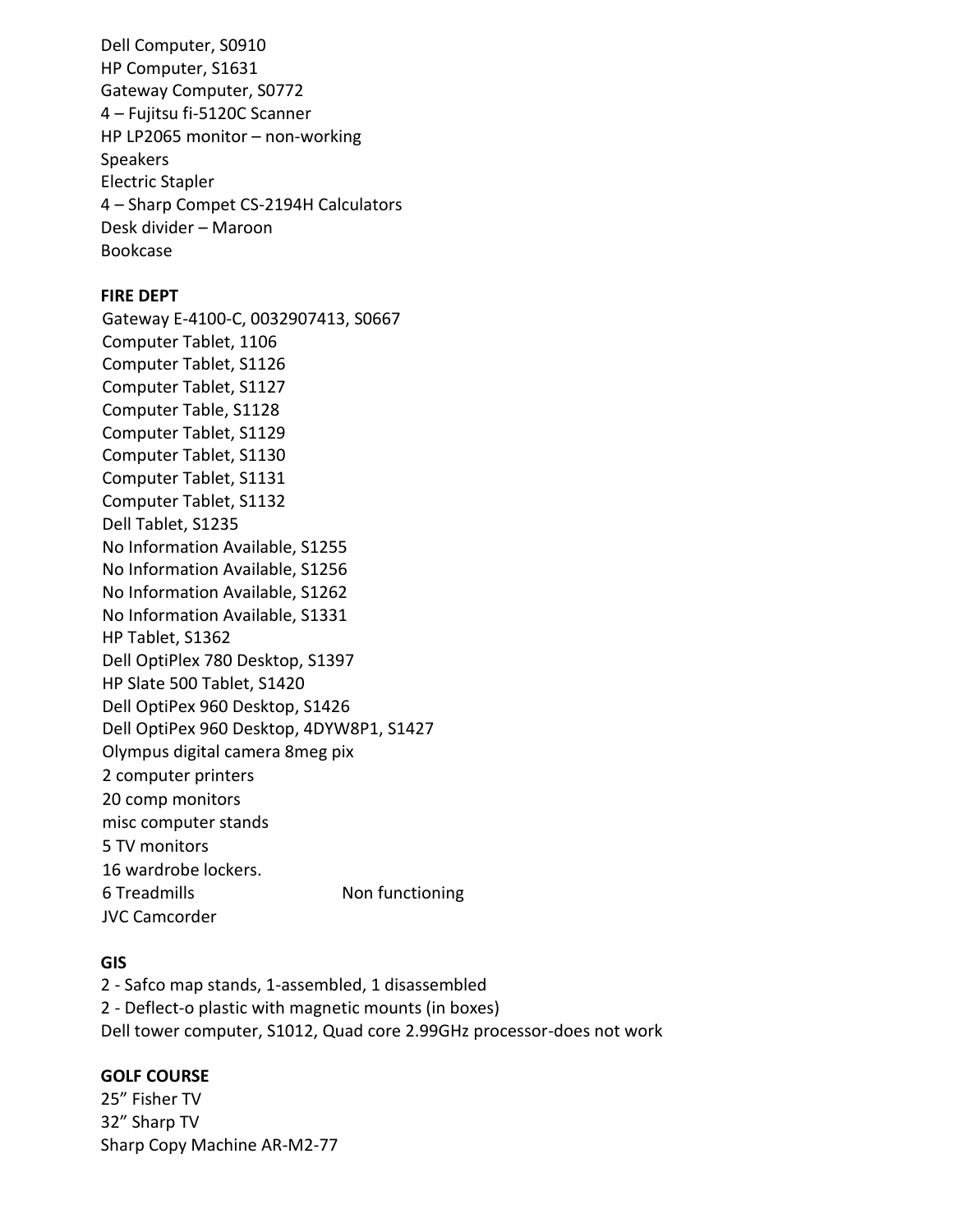Cushman Eagle Truckster (no motor) Cushman Truckster 898452-9010

### **INFORMATION TECHNOLOGY**

Gateway M460 Laptop, 0036472995, S0763 HP Probook 6560B Laptop, 5CB2290W4S, S1567 Gateway E-6610Q , 004539344, S0894 Gateway E-6500, 0036288839, S0749 Dell OptiPlex 755, 23B6QH1, S0925 HP Elitebook 2730p, 2CE951DCKL, S1055 Dell Latitude E6400, 9ZD66H1, S0975 Dell OptiPlex 755, 53B6QH1, S0926 HP ProCurve Switch 800M – J4110A, SG82630715 HP ProCurve Radio Port 230 – Access Pint, CN813WL11F Elmo TRS-35XG Slide Projector, 301977 Dell OptiPlex 780 Desktop, D1WFHN1, S1351 Dell OptiPlex 780 Desktop, 4MBKJN1, S1354 Dell Latitude E5500, 9XVRMK1, S1075 Dell Latitude E6400, 4RH66H1, S0977 Gateway MA1, 00364729989, S0761 HP Compaq 6715B, CNU8012N1J, S1360 HP Elitebook 8470P, CNU235B5NQ, S1602 Dell Latitude D630, 40V9XD1, S1607 Dell PowerVault TL4000, A7450-63001, USJ0602A0J Dell PowerEdge 750, C2LPW61 Data Cove Email Appliance, P105245224 HP Smart Array 1000, SGM0603DHR HP DL 360 G5, USE726N04Z, S0920 Dell Power Edge 2900, 38YV1D1, S1201 Dell Power Edge 2900, 58YV1D1, S1200 Dell Power Edge 6600, F21BV21 APC BackUPS - BN1250LCD, JB0802006504 APC BackUPS – BX1200, JB0526000843 APC BackUPS – BX1200, JB0537001507 Smith Corona – Typewriter – HA3HH JVC 32" LCD TV, 153F0163 Office Chair – Black Office Chair – Grey Cubical Wall - Maroon Dell PowerVault TL4000, C7XSXS1 Gateway E-9522R, G1437050311, S0863 HP LaserJet 4250, CNRXL64423 (3) Dell Monitors (2) Gateway Monitors HP Monitor KDS Radius Monitor Miscellaneous Laptop Cases Miscellaneous Computer Parts Dell OptiPlex GX520 Desktop, CBBG0C1, S1279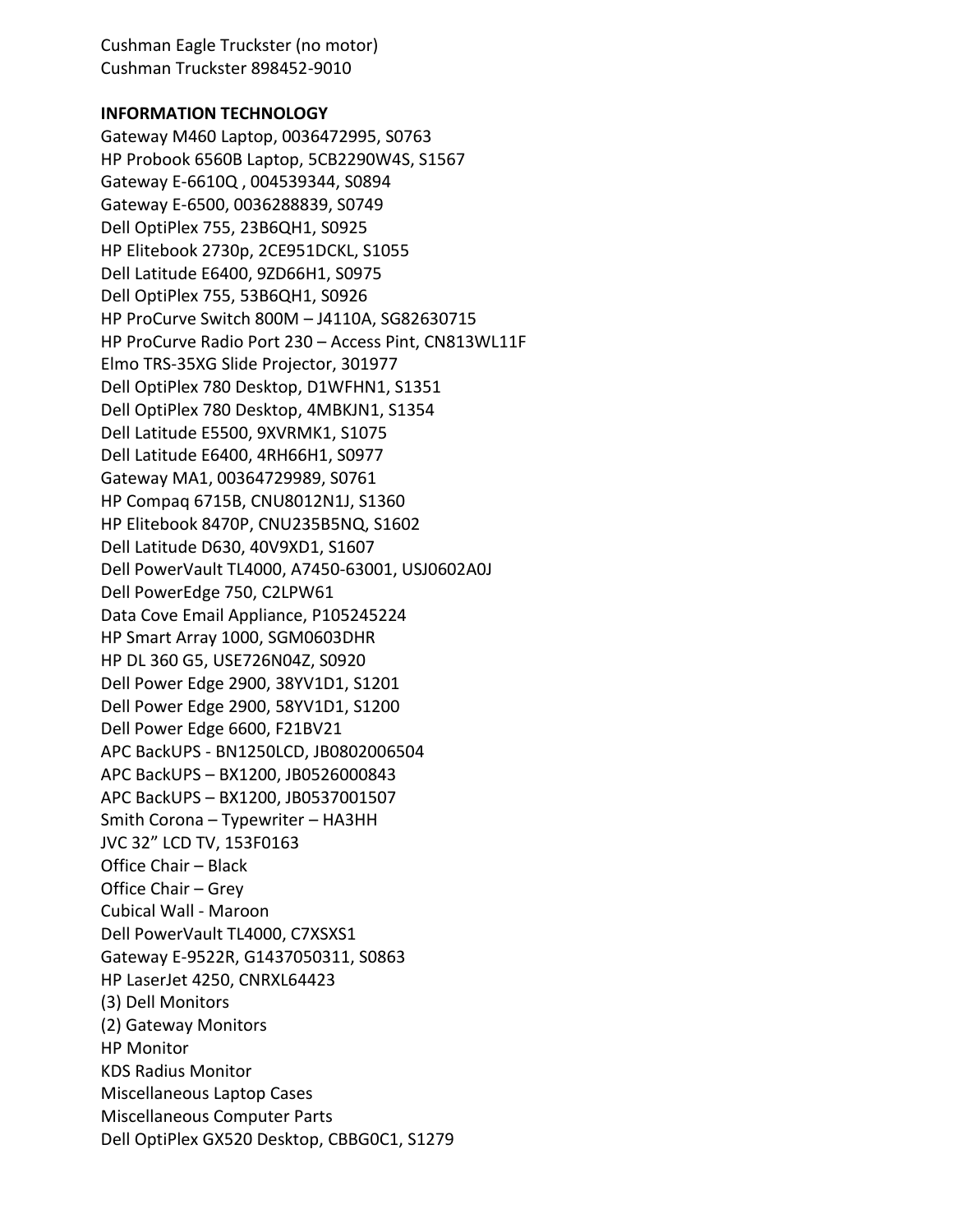## **LIBRARY**

Wide Format Printer, MY14T1805R, DCLAA-0302 Poster Printer, my14t1805r, EQ065 Folding Machine 206 M Folder, 16040216, EQ069 WII Gaming System, ku62360898, EQ087 HP Pro 3000 MT Tower, 2UA01409F0, GOPRNSRV1 Dell Dimension 2400 Tower, HLNMF31, None Shampooer, 494902808940605, Pony20SCA Dell Desktop, #44Z28J1, RCPL-412 Dell OptiPlex 755 Desktop, D4L81J1, RCPL-630 Dell OptiPlex 755 Desktop, 25L81J1, RCPL-650 HP 4510 Laptop, CNU0023PZ3, RCPL-723 HP Pro 3000 MT Tower, 2ua01409FF, RCPL-736 HP Desktop, #2UA01409DC, RCPL-738 Dell OptiPlex 755 Desktop, J3Z2iJ1, RCPL-766 Dell OptiPlex 755 Desktop, D32Z28J1, RCPL-843 HP Laptop, #CNU1390N6D, RCPL-783 HP Elitebook 8560P Laptop, 5CB2075L8P, RCPL-827 HP Elitebook 8560P Laptop, 5CB2080Y9G, RCPL-828 HP Elitebook 8560P Laptop, 5CB2075LC2, RCPL-829 HP Elitebook 8560P Laptop, 5CB2080Y9B, RCPL-836 HP Elitebook 8560P Laptop, 5CB31111HJ, RCPL-861 HP Elitebook 8560P Laptop, 5CB31808QN, RCPL-864 HP Elitebook 8560P Laptop, 5CB31808QL, RCPL-865 HP Elitebook 8560P Laptop, 5CB31808QM, RCPL-866 HP Elitebook 8560P Laptop, 5CB31808QX, RCPL-867 HP Elitebook 8560P Laptop, 5CB31808QW, RCPL-868 HP Elitebook 8560P Laptop, 5CB31808QR, RCPL-869 HP Elitebook 8560P Laptop, 5CB31808QV, RCPL-870 HP Elitebook 8560P Laptop, 5CB31808QY, RCPL-871 HP Elitebook 8560P Laptop, 5CB34601D7, RCPL-883 HP Elitebook 8570P Laptop, 5CB31808QS, RCPL-872 HP Elitebook 8570P Laptop, 5CB31808QT, RCPL-873 HP Elitebook 8570P Laptop, 5CB31808QP, RCPL-875 HP Elitebook 8570P Laptop, 5CB34601DC, RCPL-882 HP Elitebook 8570P Laptop, 5CB34601D9, RCPL-881 HP Elitebook 8570P Laptop, CNU0023Q02, RCPL-880 HP Elitebook 8570P Laptop, 5CB31808QQ, RCPL-874 HP Elitebook 8570P Laptop, 5CB34601DB, RCPL-879 Dell 740 Laptop, 620PWC1, RCPL-SNAP Envisionsware Dell Optiplex GX520 Server, 168G0C1, S1275 RC11104 Tower, ECHK3360059, SC5200 Wire baskets (50) Bamboo Couch (2) Bamboo Chair Bamboo Side Table Sink-Stainless Steel Wood Chairs, Brown (2) Filing Cabinets, 4 Drawer, Beige (2) Dell Monitor, cn-0g313h-74261-8cb-dl46,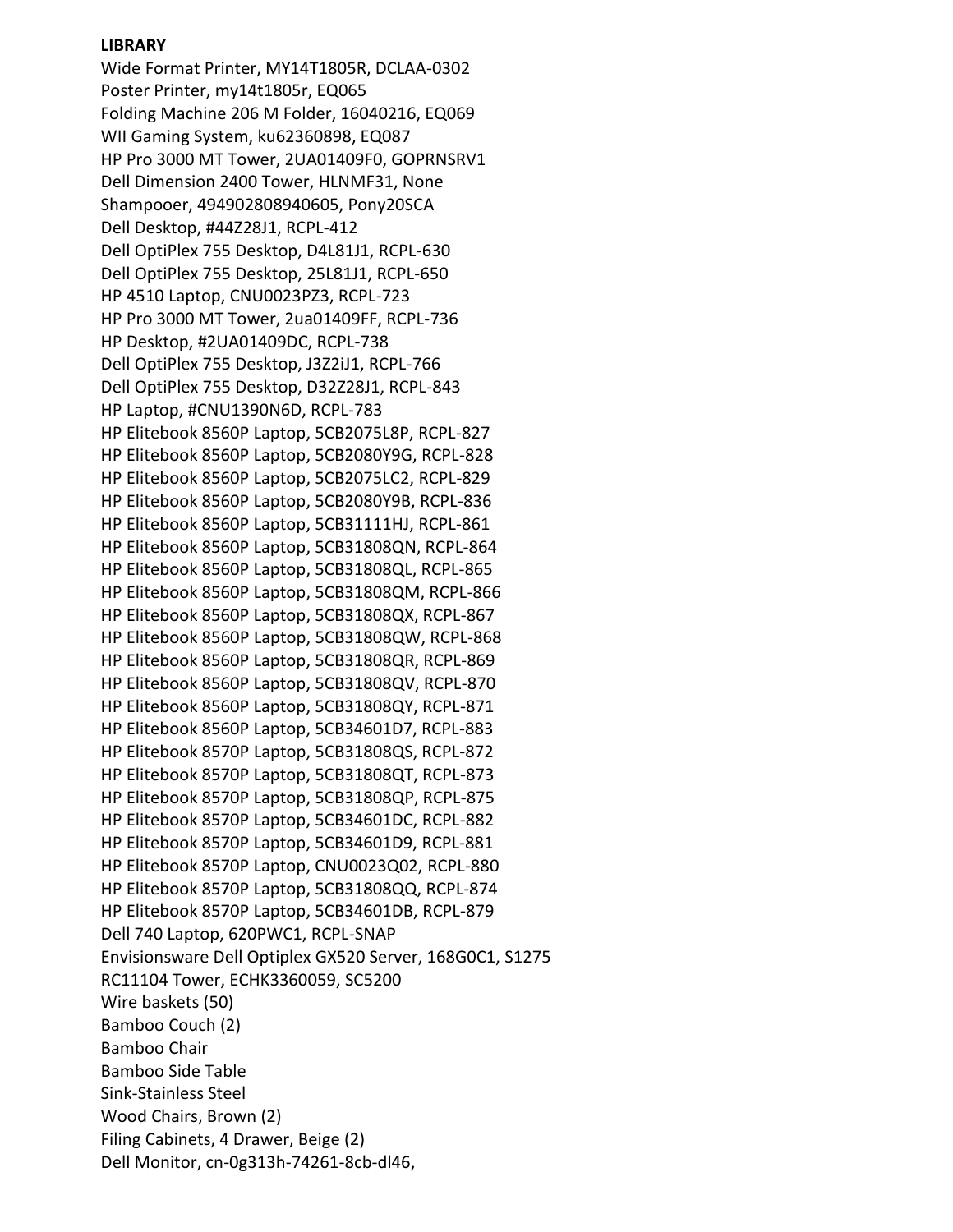Gateway Monitor, FPD1520, HP Monitor, 3cq9074yij Table, Grey Waxer,1101110 Dell OptiPlex 755 Desktop, 3NGLKH1 Dell OptiPlex 755 Desktop, 44Z28J1 HP Desktop, 2ya01409FO Plantronics Headset, bl110818 Conference Phone, 1604100063a Stage Pieces (2) Printer, HP Laserjet P1102w, vbn3x22370 Triplite Smart 1500, agsm1500xaxpsr3 HP Compaq 8200 Elite CMT Desktop, MXL1320SYL, RCPL-786 HP Compaq 8200 Elite CMT Desktop, MXL1320SYJ, RCPL-787 HP Compaq 8200 Elite CMT Desktop, MXL1320SYN, RCPL-788 HP Compaq 8200 Elite CMT Desktop, MXL1320SYK, RCPL-789 HP Compaq 8200 Elite CMT Desktop, MXL1320SYM, RCPL-790 HP Compaq 8200 Elite CMT Desktop, MXL14220H1, RCPL-791 HP Compaq 8200 Elite CMT Desktop, MXL14220GX, RCPL-792 HP Compaq 8200 Elite CMT Desktop, MXL14220H0, RCPL-793 HP Compaq 8200 Elite CMT Desktop, MXL14220GY, RCPL-794 HP Compaq 8200 Elite CMT Desktop, MXL14220GZ, RCPL-795 HP Compaq 8200 Elite CMT Desktop, MXL14220GW, RCPL-796 HP Compaq 8200 Elite CMT Desktop, MXL1441F3R, RCPL-797 HP Compaq 8200 Elite CMT Desktop, MXL1441F3P, RCPL-798 HP Compaq 8200 Elite CMT Desktop, MXL1441F3Q, RCPL-799 HP Compaq 8200 Elite CMT Desktop, MXL1441F3N, RCPL-800

### **MAYOR'S OFFICE**

Gateway Computer, model 600YG2, SS#0029293664, System # S0606 Office chair, good shape 4 - Filing cabinets, approx. 5'x2'x1', 4 drawers, good shape

### **PARKS**

#### **PARKS Computers/Accessories:**

S0677 Gateway Model ATXAEGWSP E6100 (Ice) S0675 Gateway Model ATXAEGWSP E6100 (Ice) S1027 Dell Optiplex 960 S1537 HP SNMXL2070TMG (P&R Admin) Monitor Gateway TFT1780PS Monitor Gateway FP1530 Keyboard Dell Keyboard Microsoft Mouse Microsoft (2) S1087 Dell 17967174481 (P&R Admin) Gateway Desktop, SN: 0040576429, S0875 HP H8-1110 AMI Desktop, SN: 4CE13400JD, S1514

### **PARKS Other Items**

Ice Arena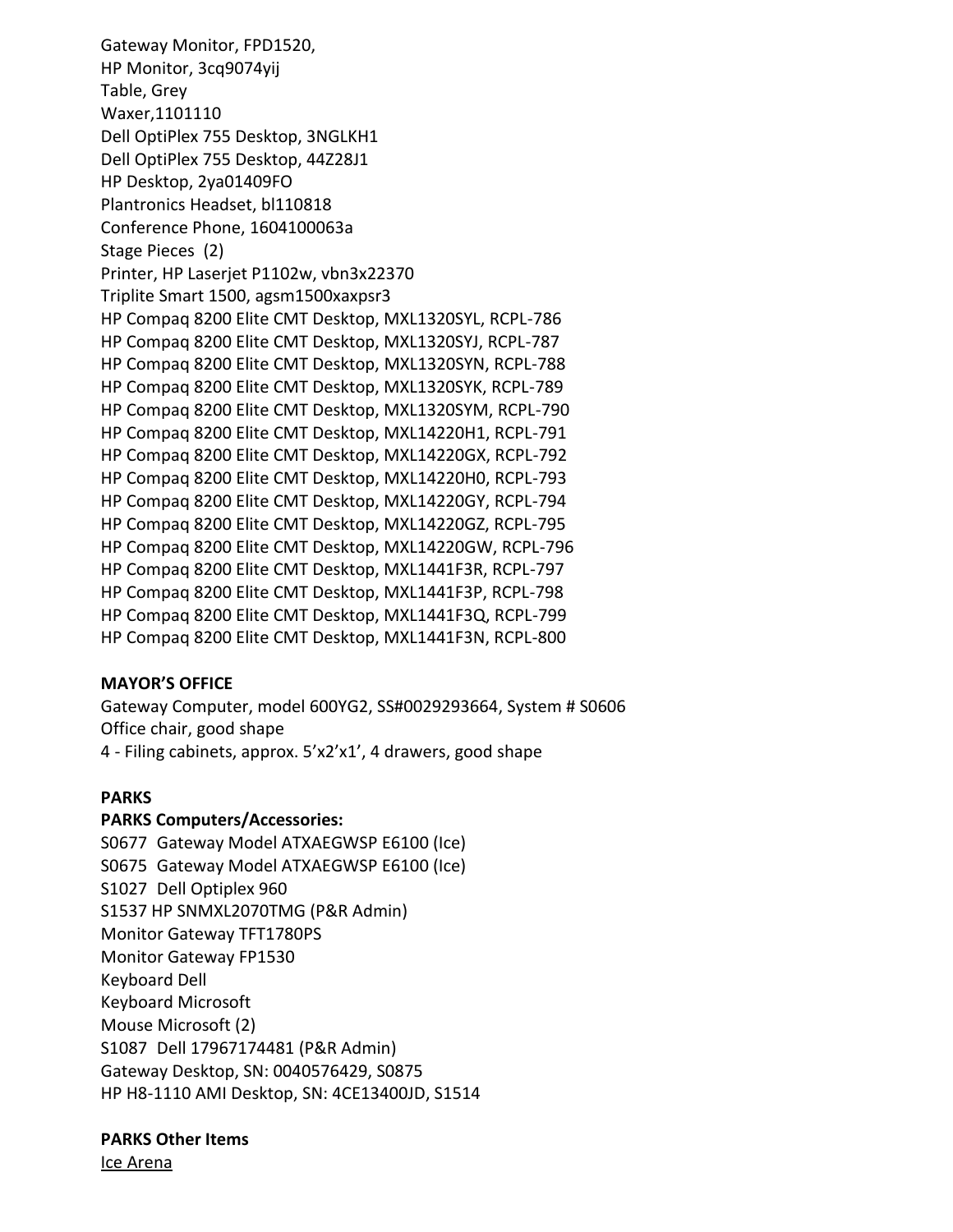Small Upright Freezer, Kenmore, 3 CF Phone, Mitel 5330 IP Phone Vacuum, Minuteman MVP 31 C27120-00 Floor Buffer, Model IDS 87- International Dist. System Leeson Motor and Pump, 15 HP 151568 60

### **Parks Urban Forestry**

Chainsaw, SN124007529, #064 Chainsaw T200, SN 161869177 (does not run) Chainsaw, SN 237540689 Chainsaw, SN 264932405(does not run)

## **Parks Administration**

Panasonic Jetwriter IV Typewriter Square Display Board (very nice) Desk Top File Display HP Photosmart C4180 Printer, Scanner Copier Table top wooden podium with microphone Gateway Model M255 Laptop Computer, System No. S0782

### **Parks Division**

Homemade trailer, 14' x 5.5', Heavy Duty, Pintle Hitch, New Rims & Tires, needs suspension work, F02960 Snowco Axles Massy Ferguson Disc Seeder, Poor Shape 8' Aluminum Step Ladder 36' Aluminum Extension Ladder NAPA 5hp Two Stage Air Compressor 1985 Hustler Hillside Model 602D Six Wheel Drive Diesel 2 Cylinder Motor, With Snow Plow & Mower Deck Allen Drill Press, Heavy Duty, 1hp, 110 Volt, 44546 Serial # Matco Scan Tool Honda 3.5hp Small Engine 2 - Tractor Seats Computers: S1006, S1005, S0785, 0917 2 – Computer Monitors Computer Printer Computer Speakers MB Sweeper, 60", Mounts to Ransome Mower 23D, PTO Driven Toro 400D Sun Shade Roof (Two) 12 – 15' Path Lights 4 – 12' Spot Lights 1 – 12' Double Spot Light 10 – Various Length Light Poles 7' Chisel Plow, 3 Point Hitch 8 – 4' Scaffold Sections With Braces 3 – Steel Bicycle Racks Aluminum Irrigation Pipe & Fittings, Various Sizes and Lengths Nylon Shade/Wind Screens, Various Sizes 12' Chain Link Fence Fabric (Four Rolls) Square Aggregate Trash Can Holders (Two)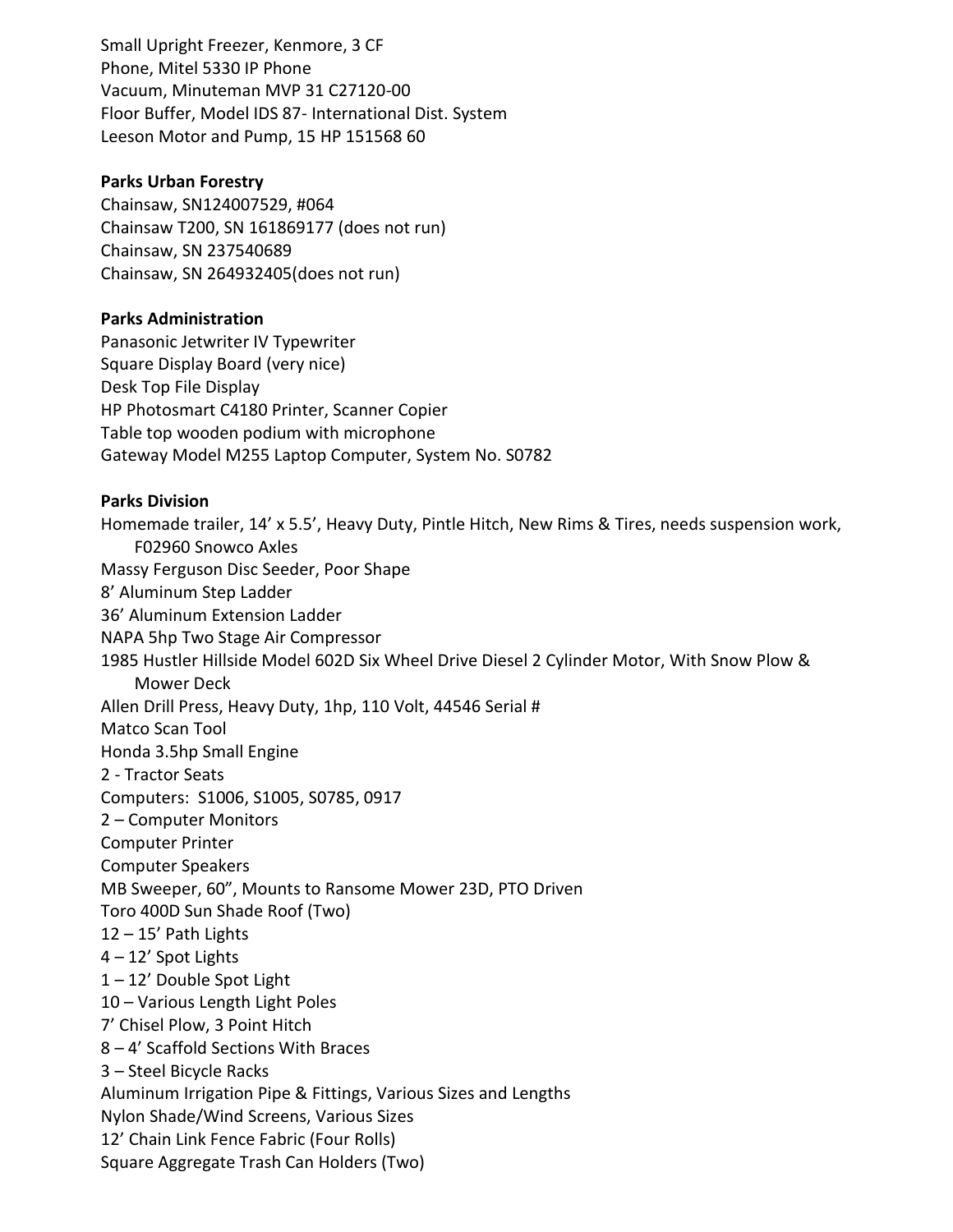Square Steel Trash Can Holders (Two) Purple Rubber Coated Picnic Tables (Two) Cream Colored Rubber Coated Picnic Tables (Three) 8 - Barrel Racks 2006 Chevy Pickup Box Sucker Rod & Couplers, 24' Long, 150+ sections Wood Posts – 4" & 6" Bunn Coffee Maker **POLICE DEPARTMENT (201)** Dell Desktop, 2P6DDF1, S1233 Dell OptiPlex GX280 Workstation, 4RSBP71, S1237 Dell Desktop, BPY3LH1, S1282 Dell Desktop, S1286 Dell OptiPlex 755 Workstation, 50VJLH1, S1288 Dell Desktop, S1292 Dell OptiPlex 745, JCVD1D1, S1301 American Megatrends Laptop, S1358 Dell Laptop, S1352 Dell OptiPlex 960 Desktop G0HZKN1 S1378 Dell OptiPlex 960 Desktop G0G0LN1 S1381 Dell OptiPlex 960 Desktop G0GZKN1 S1382 Dell OptiPlex 960 Desktop G0FYKN1 S1388 Dell OptiPlex 960 Desktop G0CZKN1 S1392 HP EliteBook 8560p Laptop 4CZ1260HT7 S1483 PC – 605199A PA86N782C033, S1521 HP EliteBook 8460p Laptop CNU2053WHT S1522 HP EliteBook 8460p Laptop CNU2053WM3 S1523 HP EliteBook 8460p Laptop CNU2053WK2 S1524 HP EliteBook 8460p Laptop CNU2053WKM S1525 Dell Latitude E6420 XFR Laptop 1QLCSS1 S1716 Dell Latitude E6420 XFR Laptop 2VSCSS1 S1717 Dell Latitude E6420 XFR Laptop F4ZCSS1 S1718 Dell Latitude E6420 XFR Laptop 2W727W1 S1721 Dell Latitude E6420 XFR Laptop S1723 Dell Laptop S1217 Dell Desktop S1231 Dell Labtop S1265 Dell Desktop S1295 Dell Desktop 9TSXTL1 S1320 Dell Desktop 7WSXTL1 S1323 Dell Desktop S1326 Dell Laptop GNC8XL1 S1365 Dell Desktop G0BZKN1 S1375 Dell Desktop G0GYKN1 S1377

Dell Desktop G0F0LN1 S1386 No Information Available S1328 No Information Available S1379 No Information Available S1380 No Information Available S1294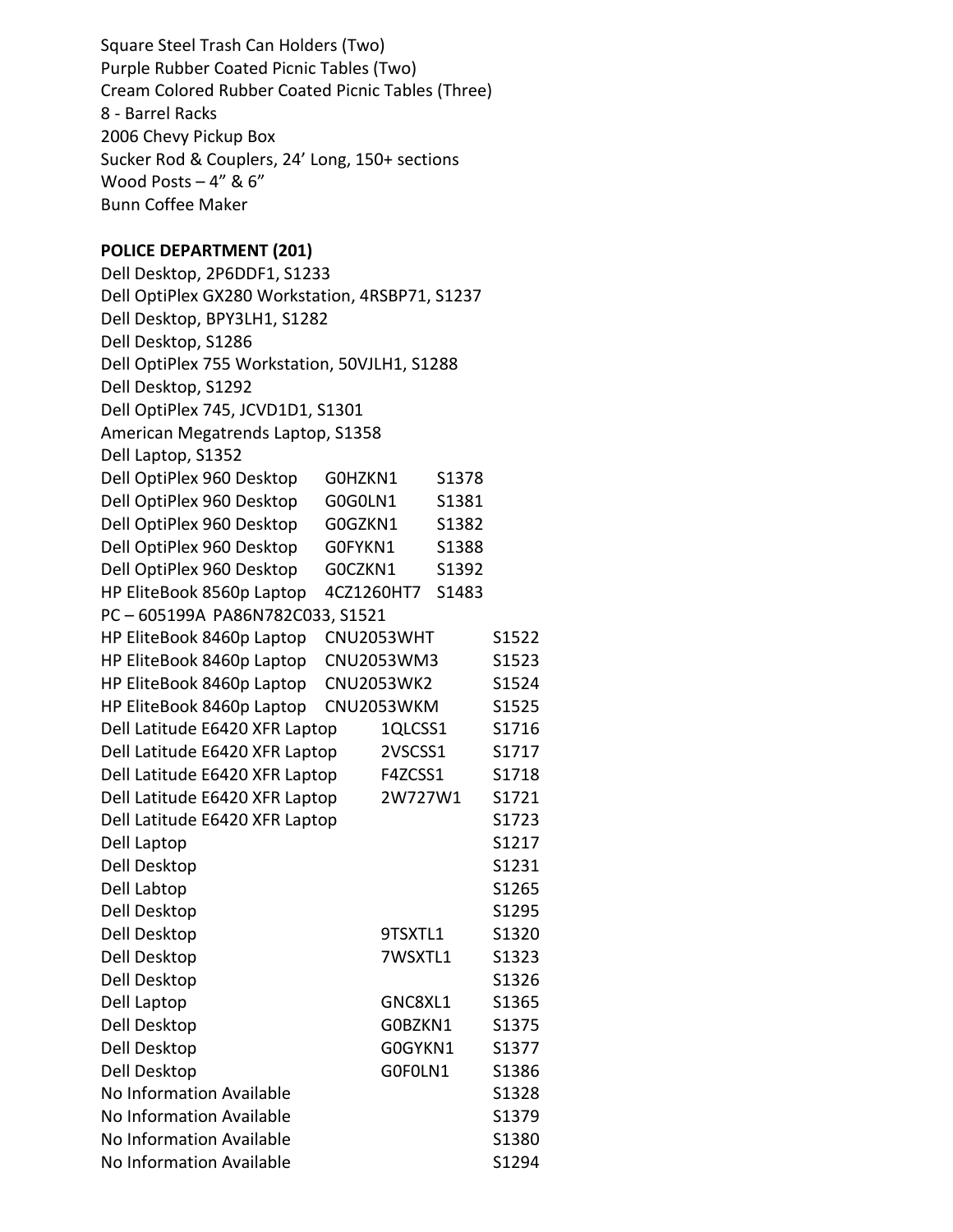25 OFFICE CHAIRS 2 LARGE BOOK SHELVES 10 SECTIONAL DESKS 1 TWO DRAWER FILE CABINET 8 COMPUTER MONITORS 2005 Dodge Durango, White, VIN 1D4HB48D05F594270, Mileage 124,155, Runs but needs work 2000 Dodge Stratus, Maroon, VIN 1B3EJ46C3YN212936, Mileage 81,426, Significant body damage but runs fine. 1989 Chevrolet Suburban, White, VIN 1GNGV26K6K177079, Mileage 72,612, Fair Condition 2002 Ford Crown Victoria, VIN 2FAFP71WX2X158857, Mileage 88,313, Fair condition 2005 Ford Crown Victoria, VIN 2FAHP71W95X109288, Mileage 75,536, Fair condition Surveillance equipment from van 3.75 Tamron video lens 70-120 mm Tamron video lens SP300mm Tamron F/2 video lens Panasonic VCR x 2 TV zoom lens no brand 300-600 watt converter Tote vision monitors x 2 2500-4500 watt converter Sony monitors x 2 Battery charger no brand Misc electrical equipment no brands 1 Sokia surveying tripod 2 Sokia surveying prism pols 1 Leica surveying prism pole 1 Horizon prism pole holder 1 Microsurvey Tracker surveying data collector 1 Microsurvey Tracker Extreme survey data collector 1 Surveying tripod accessory holder 2 Salter & Brecknell digital scales (do not work)

### **PW/Engineering - 108**

HP Desktop S/N MXL01907X8, S1342 HP Desktop S/N MXL01907X7, S1339 HP Desktop S/N MX4131Q5X, S1443 HP Desktop S/N MXL1131Q5Z, S1444 HP Desktop S/N MXL01907X9, S1341 HP Desktop S/N MXL1131Q61, S1439 HP Desktop S/N MXL1131Q60, S1440 HP Desktop S/N MXL01907XB, S1343 HP Desktop S/N 2UA0450RJL, S1405 HP Desktop S/N 2UA0450RJK, S1404 HP DeskJet 6940 S/N MY7A3BS03H 6 Computer keyboards 3 Computer mice Black filing cabinet, 5 drawer, legal

## **RISK MANAGEMENT**

1993 Ford Taurus, VIN# 1FACP52U5PG261279, Mileage 88,787, Runs great but has some rust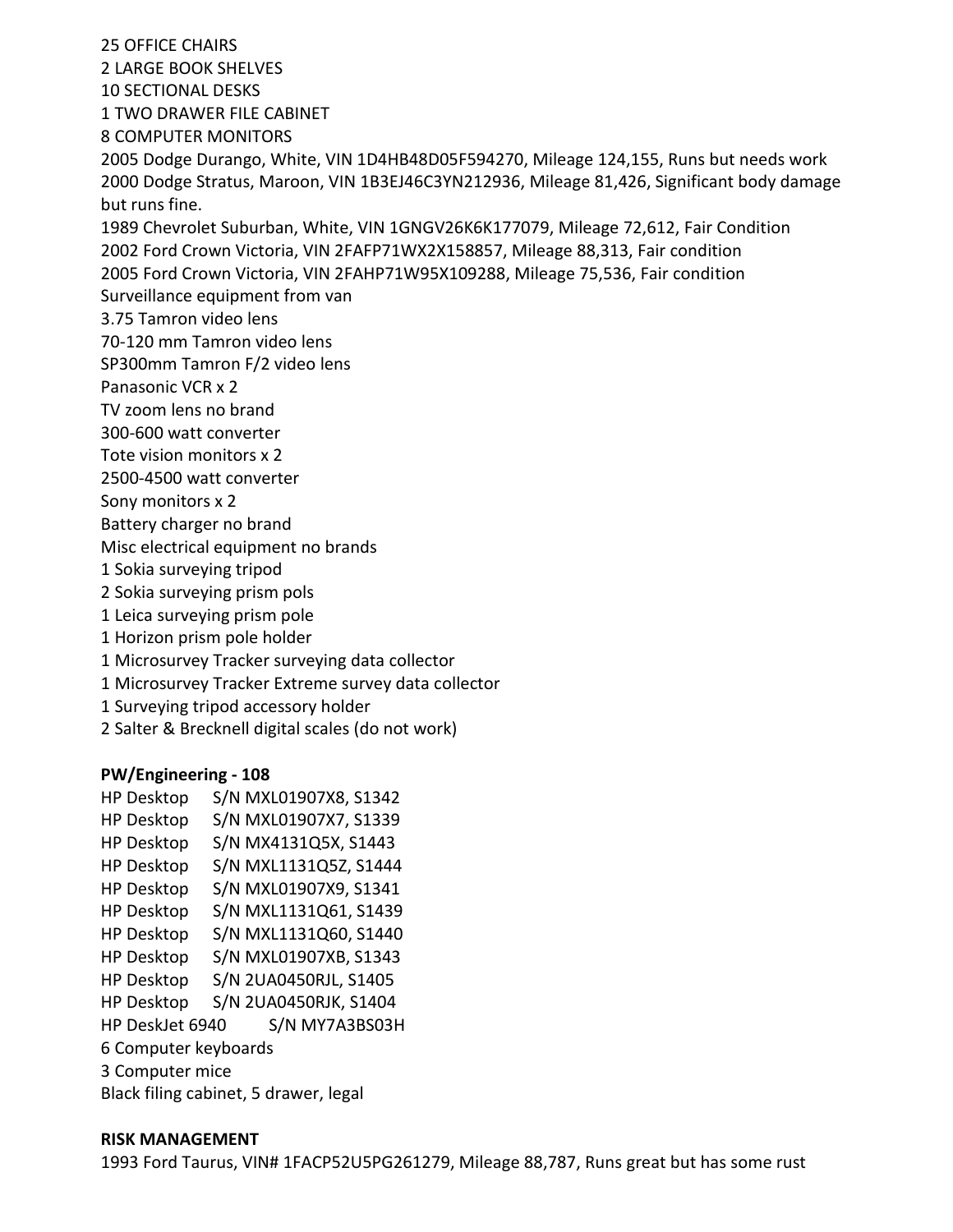# **SOLID WASTE**

Small wooden computer table Wire record storage rack 2 cubic foot Safe- Sentry model 5889 – excellent condition Data Storage Strong Box- Sentry model 1710 Box- Miscellaneous Office supplies, including binder clips and file labels Bag- Miscellaneous computer cables 4 - Four-Drawer File Cabinets Computer tower Inventory #S1074 Computer tower Inventory #S1071 Computer tower Inventory #S1068 2 - Gateway Computer Monitor 2 - Dell Computer Monitor

## **STREETS (301)**

Gas Heater Sweeper Main Brooms (6 to 8) Steel Bobcat Tracks 3 Wood Entry Doors 3 Steel Door Jams Miscellaneous Tools 2-Wheel 3.5' x 7' Trailer – no serial number on trailer and no title Fiberglass ½ Globes Camera Bag

# **TRAFFIC ENGINEERING (204)**

1993 ADDCO solar changeable message sign trailer, VIN 1A9H12109PM157205 1999 ADDCO solar changeable message sign trailer, VIN 1A9H12109XM157155 1999 ADDCO solar changeable message sign trailer, VIN 1A9H12100XM157156 Desktop, S/N 00144-554-638-570, S1041 Desktop, S/N 00144-555-183-159, S1042 Desktop, S/N 29186K1, S1035 Desktop, S/N MXL01912C8, S1344 2 Computer keyboards

# **TRANSPORTATION (706)**

1 HP Elite Book Laptop Computer (S1423) Serial #2CE0511CQK

# **WATER (810/7011)**

2001 Dodge Ram 2500 3/4T pickup VIN 3B7KF26Z61M549144 Mileage 108,764 Transmission problem

# **WATER RECLAMATION LAB PRETREATMENT (6040/7073)**

Fisher Scientific Incubator – does not work Dell OptiPlex 960, 907P4J1, S1033 Dell OptiPlex 960, 90NK5J1, S1034

**WATER REC (6040/7072)** 1998 Yamaha ATV, Model YFM225U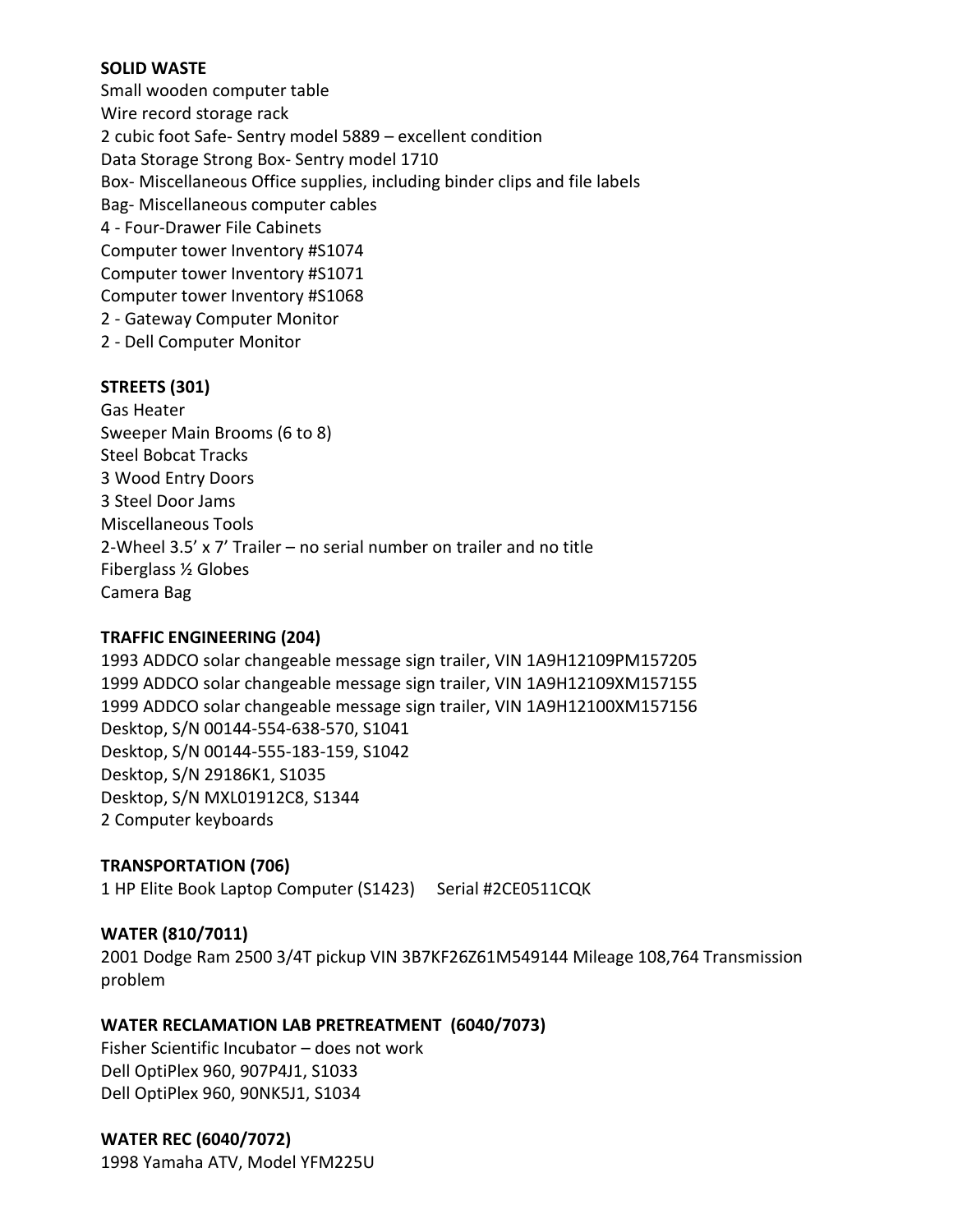2 – Variable Frequency Drives, 1336 Model, 30HP 3 – Variable Frequency Drives, 1336 Model, 125HP HP Pro L 7580 Printer Dell Computer S1435 Dell Computer S1089 Dell Computer S1047 Dell Computer S1039 Dell Computer S1732 Dell Monitor HP 6000 Printer Computer Desk 40"Hx28"Dx46"W Dell OptiPlex 960, FMZL4J1, S1039

### **SOLD at Auction in 2015 but not officially surplussed. Please surplus in 2016 Auctioneer will not have these.**

Dell Desktop; 2P6DDF1; S1229 Dell Desktop; S1230 Dell Desktop; 4DVD1D1; S1239 Dell Desktop; 91T7WH1; S1251 Dell Desktop; S1252 Dell Desktop; 5GX3LH1; S1269 Dell Desktop; 4PY3LH1; S1273 Dell Desktop; GNY3LH1; S1276 Dell Desktop; 4GX3LH1; S1287 Dell Desktop; S1292 Dell Desktop; 9WSXTL1; S1322 Dell Desktop; BVSXTL1; S1324 Dell Desktop; 5WSXTL1; S1325 Dell Desktop; 3WSXTL1; S1327 Dell Desktop; FFX43M1; S1329 Dell Desktop; CSFVPN1; S1330 Dell Desktop; 2BJ1LN1; S1370 Dell Desktop; 2BJ2LN1; S1371 Dell Desktop; 2BK2LN1; S1372 Dell Desktop; 2BK3LN1; S1373 Dell Desktop; 2BJ3LN1; S1374 Dell Desktop; G0HYKN1; S1376 Dell Desktop; G0JYKN1; S1383 Dell Desktop; G0DZKN1; S1384 Dell Desktop; G0C0LN1; S1385 Dell Desktop; G0DYKN1; S1387 Dell Desktop; G0J0LN1; S1389 Dell Desktop; G0D0LN1; S1390 Dell Desktop; 2BK1LN1; S1391 Dell Laptop; S1394 HP Compaq 8200 Elite Desktop; MXL1500YFS; S1493 HP Compaq 8200 Elite Desktop; MXL1500YFM; S1494 HP Pavilion Notebook; CNF0465XMQ; S1652